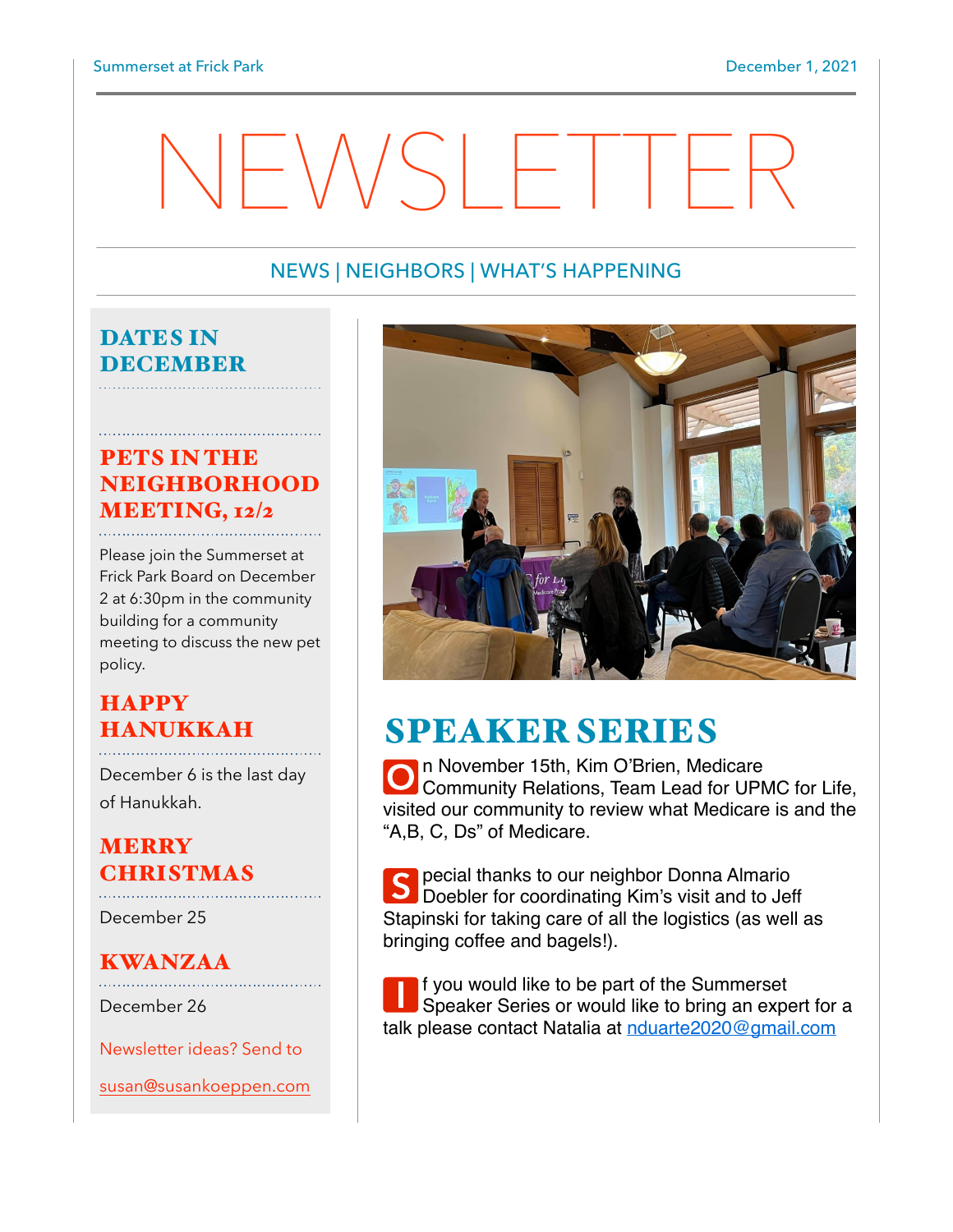## **Marie's Bourbon Pecan Pie**

1 pie shell 1 cup white sugar 1 cup dark corn syrup 1/2 cup butter 4 eggs, beaten 1/4 cup bourbon 1 tsp vanilla extract 6 ounces of dark chocolate chips 1 cup chopped pecans

#### **Directions**

- 1. Preheat over to 325 degrees.
- 2. In a small saucepan, combine sugar, corn syrup, and butter. Cook slowly over medium heat stirring constantly, until butter and sugar dissolve. Be careful not to burn the mixtures, but make sure the sugar granules are fully dissolved. You will see the mixture start to change color when it is ready. Cool slightly.
- 3. In a large bowl, combine eggs, bourbon, vanilla, and salt. Mix well. Slowly pour the slightly cooled sugar mixture into the egg mixture, whisking constantly so it remains smooth. Stir in chocolate chips and pecans. Pour mixture into shell.
- 4. Bake in the preheated oven for 55 minutes, or until set and golden (sometimes this requires a few extra minutes). The pie should be somewhat firm when it is cooked through. S
- 5. Serve either chilled or room temperature with vanilla ice cream.